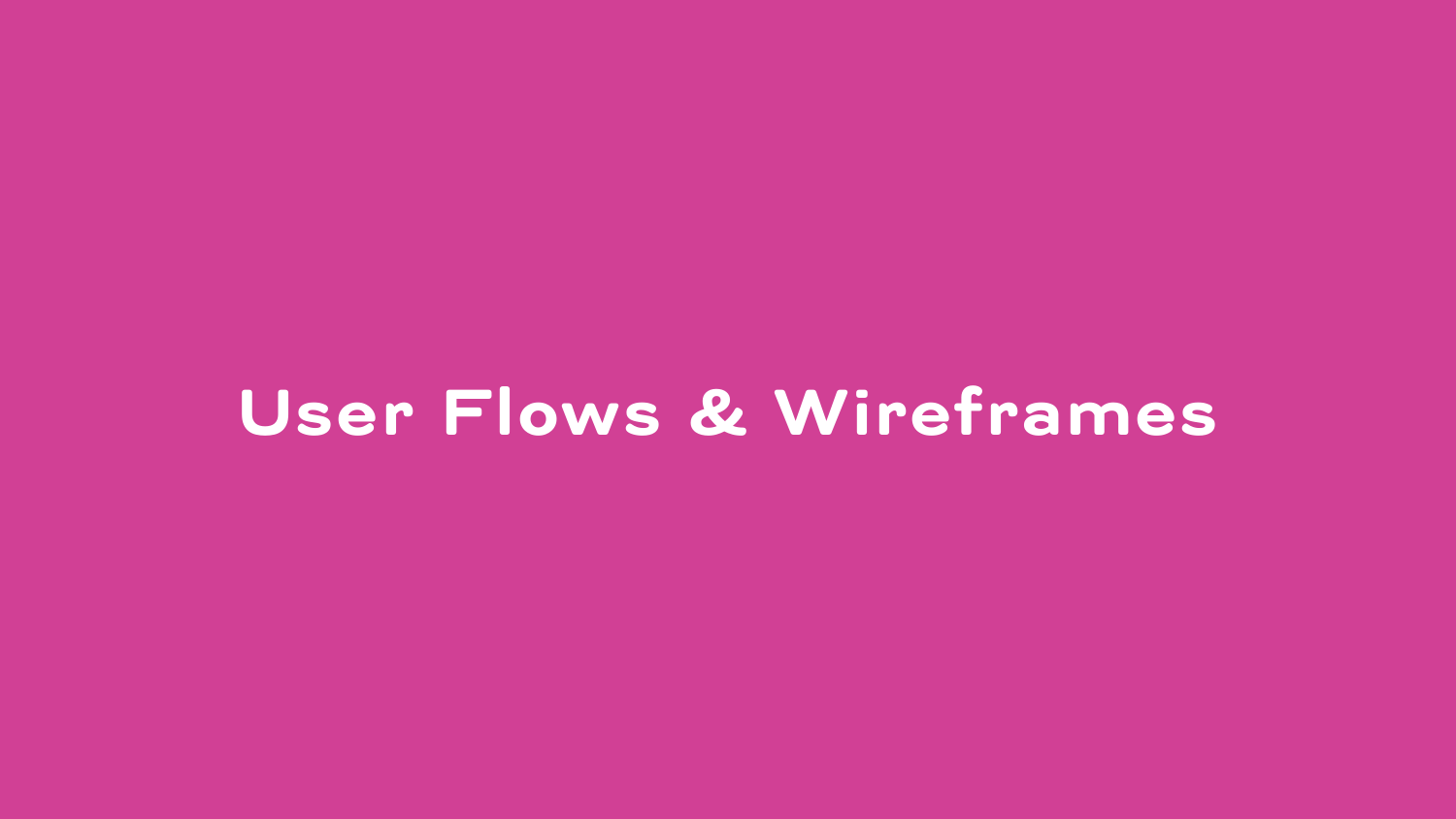## A user flow is how the user accesses and navigates your content.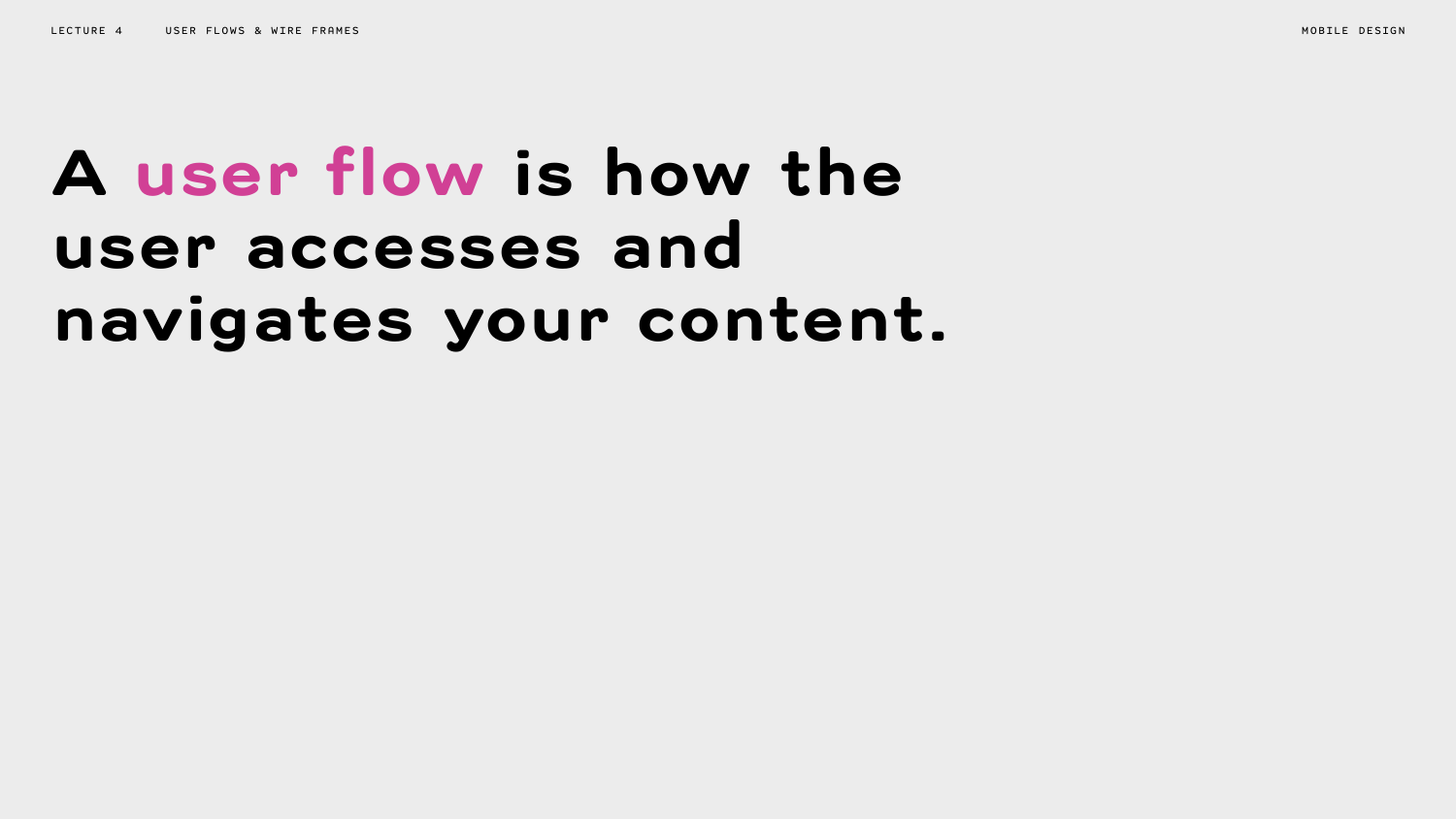## 1 Figure out what's most important.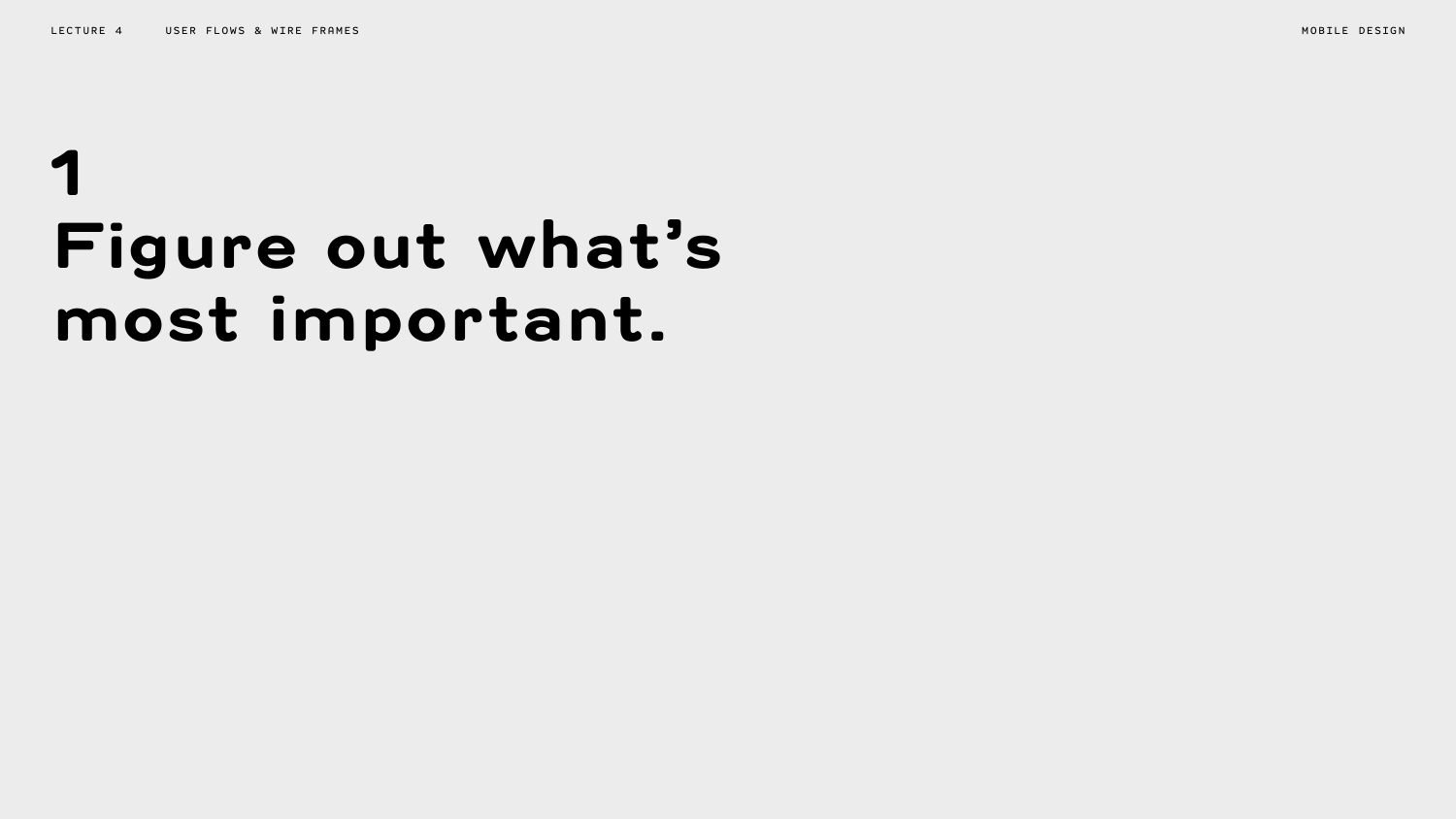## 2 Figure out how the user is accessing the content.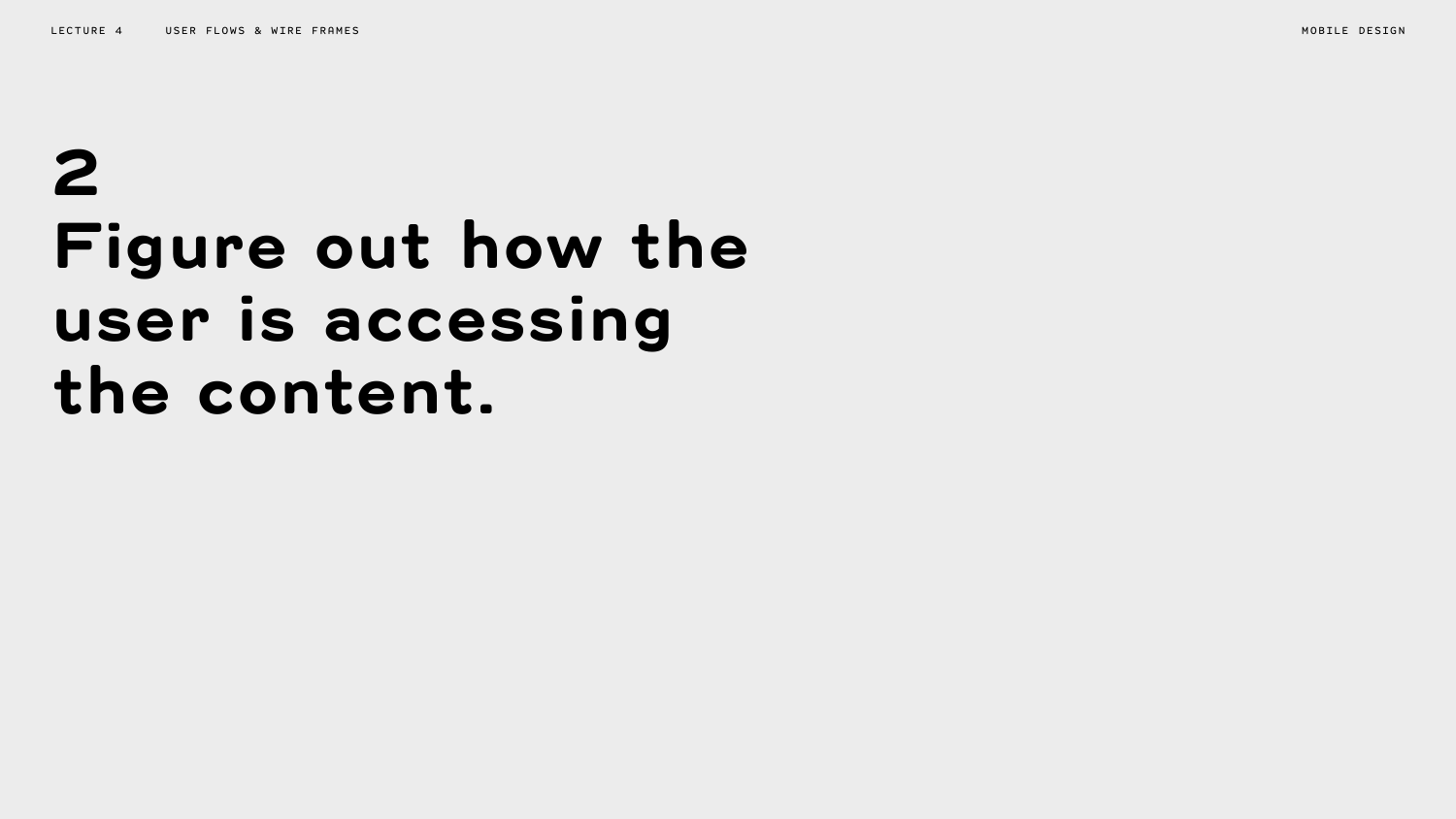# 3 Map it out.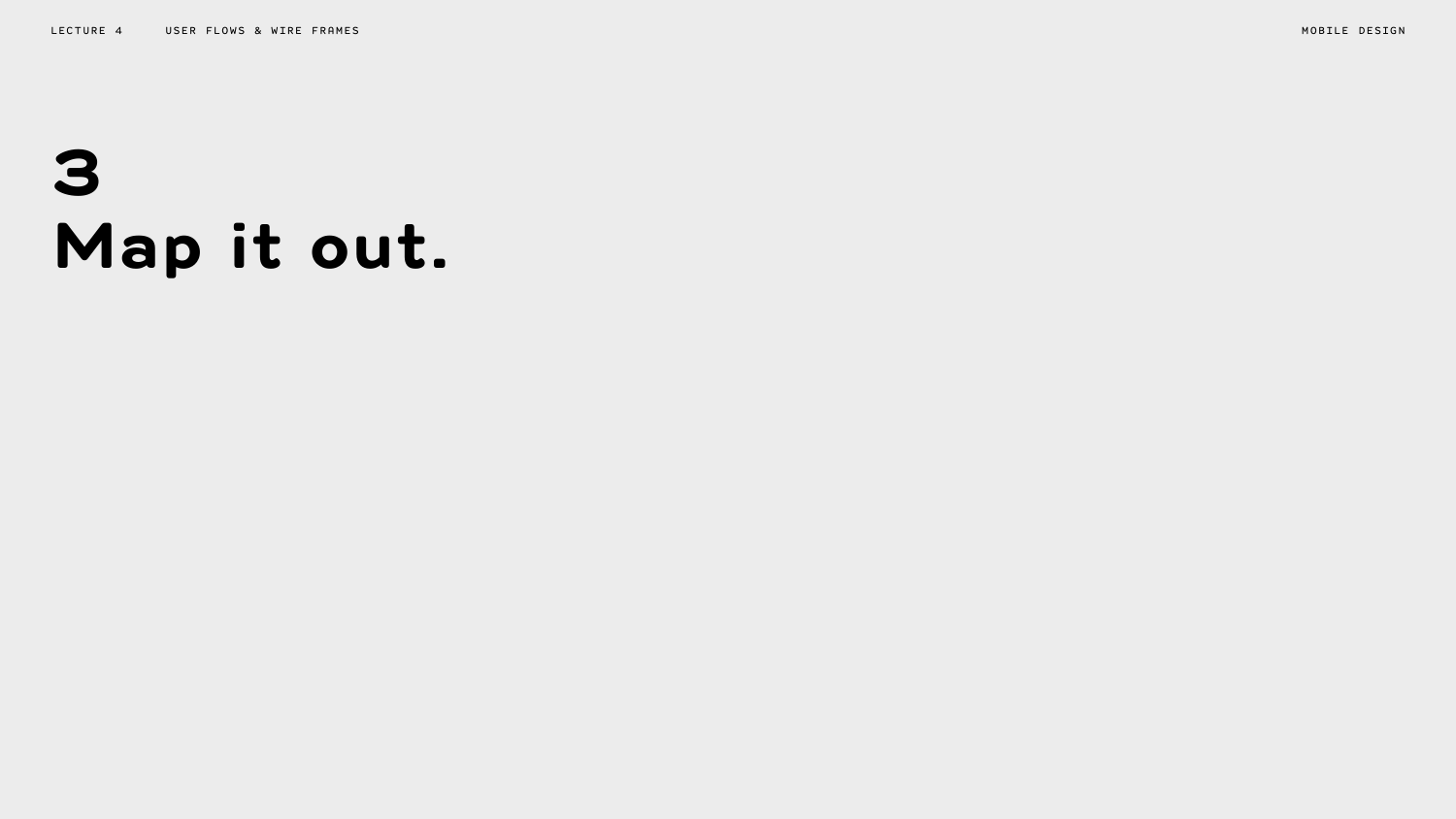## User Flow for md.nikasimovich.com

## User is a student.

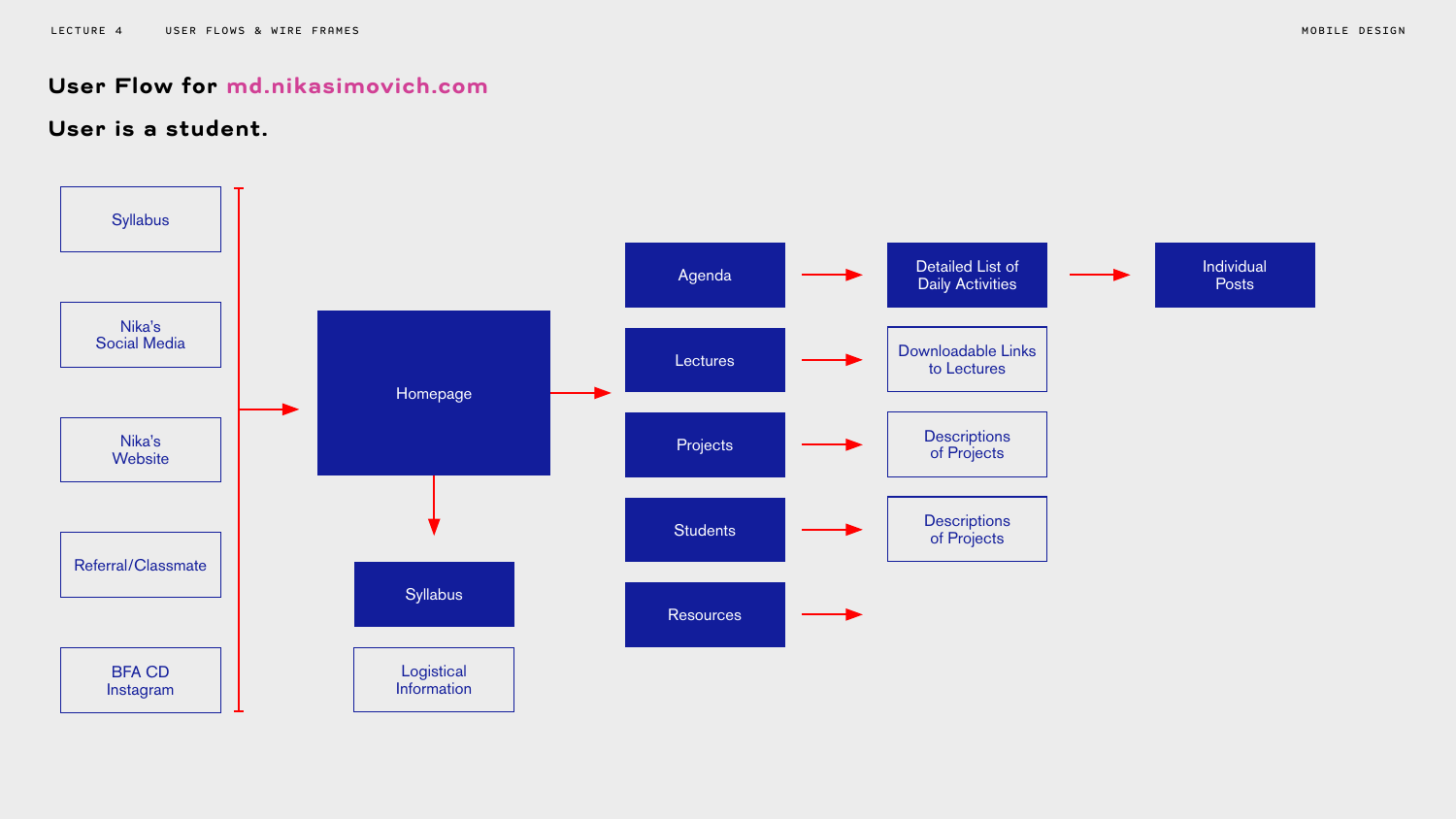# Look at more complicated example (separate PDF)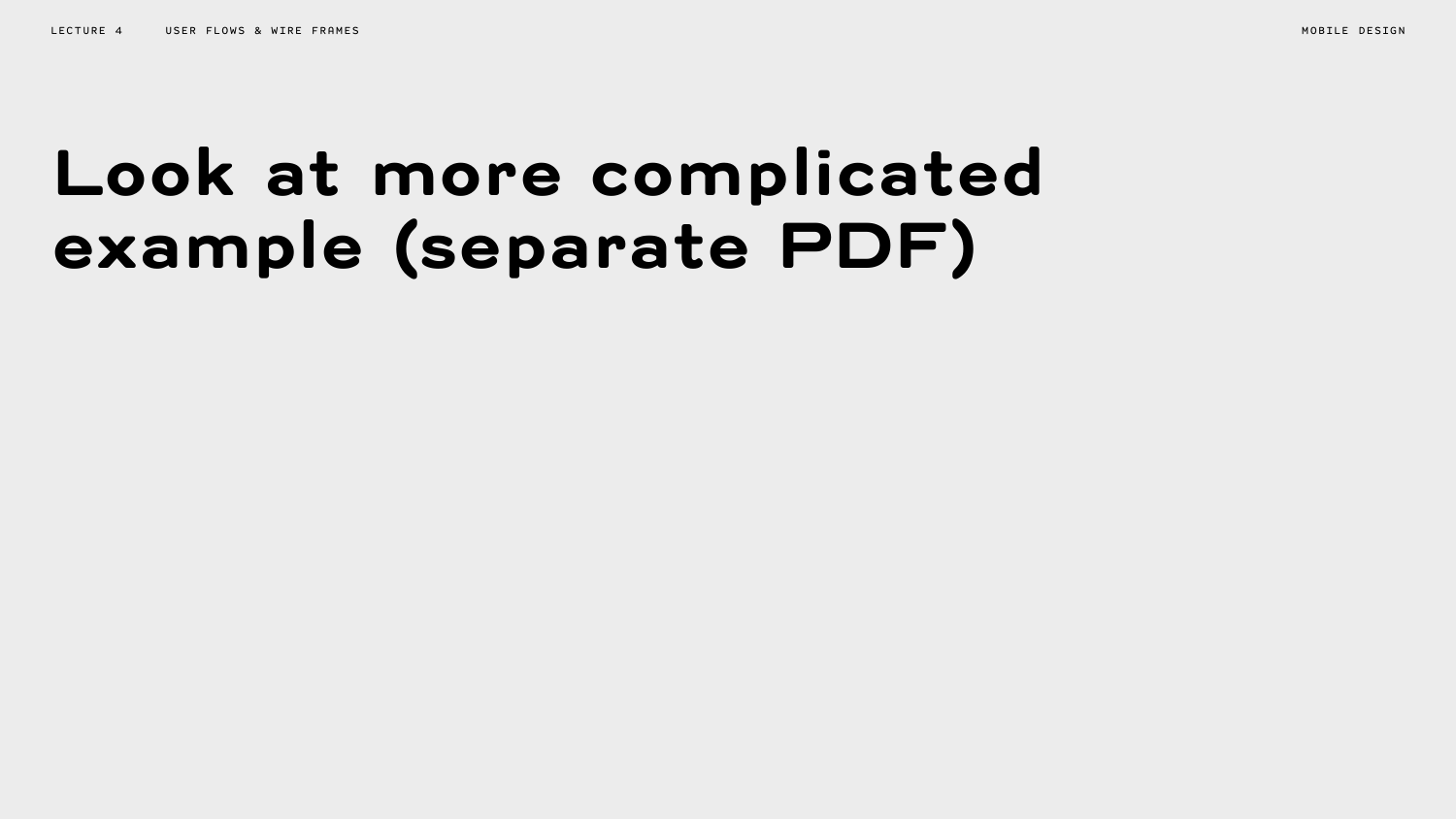## Color Chat, by Soft.

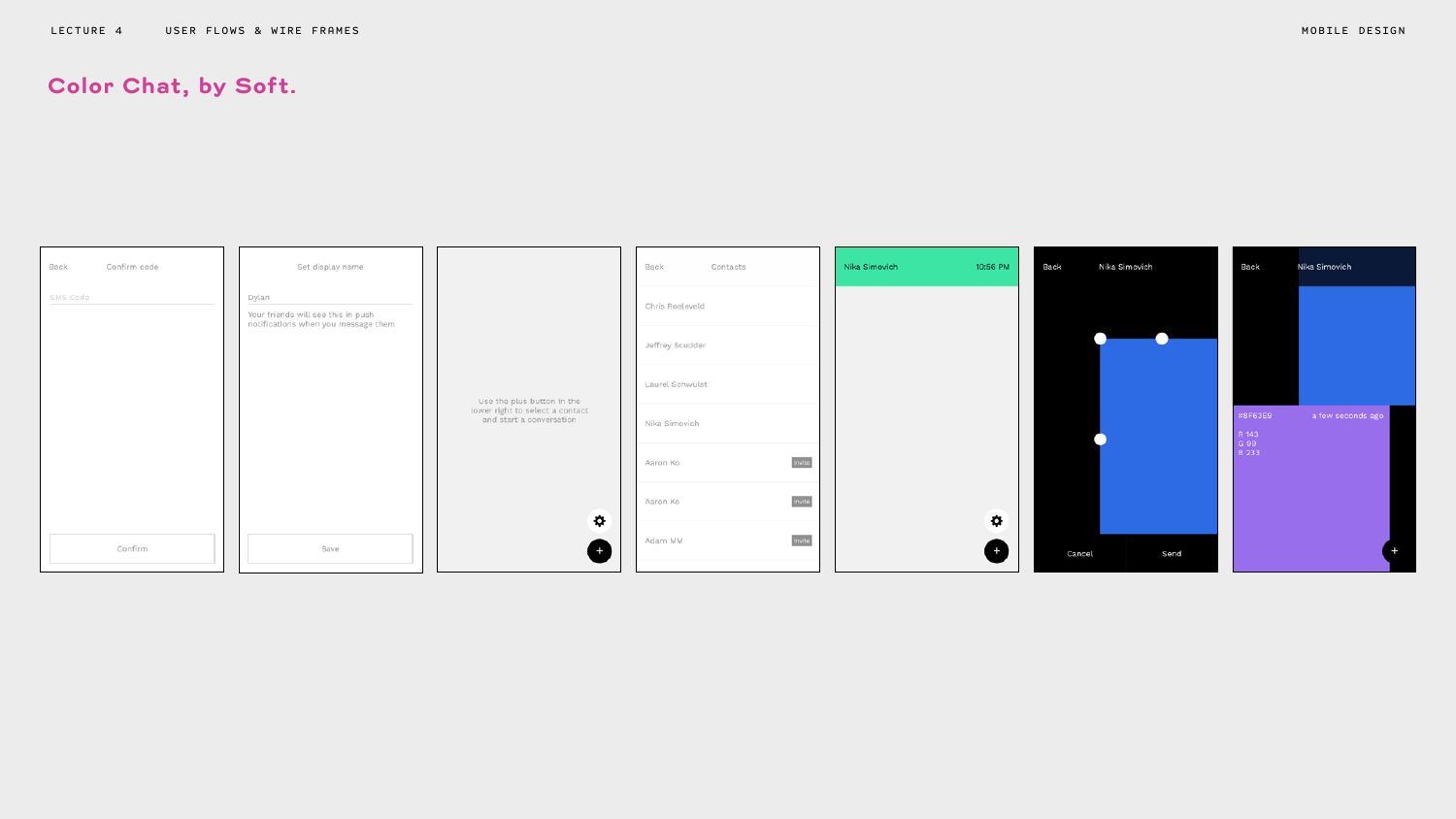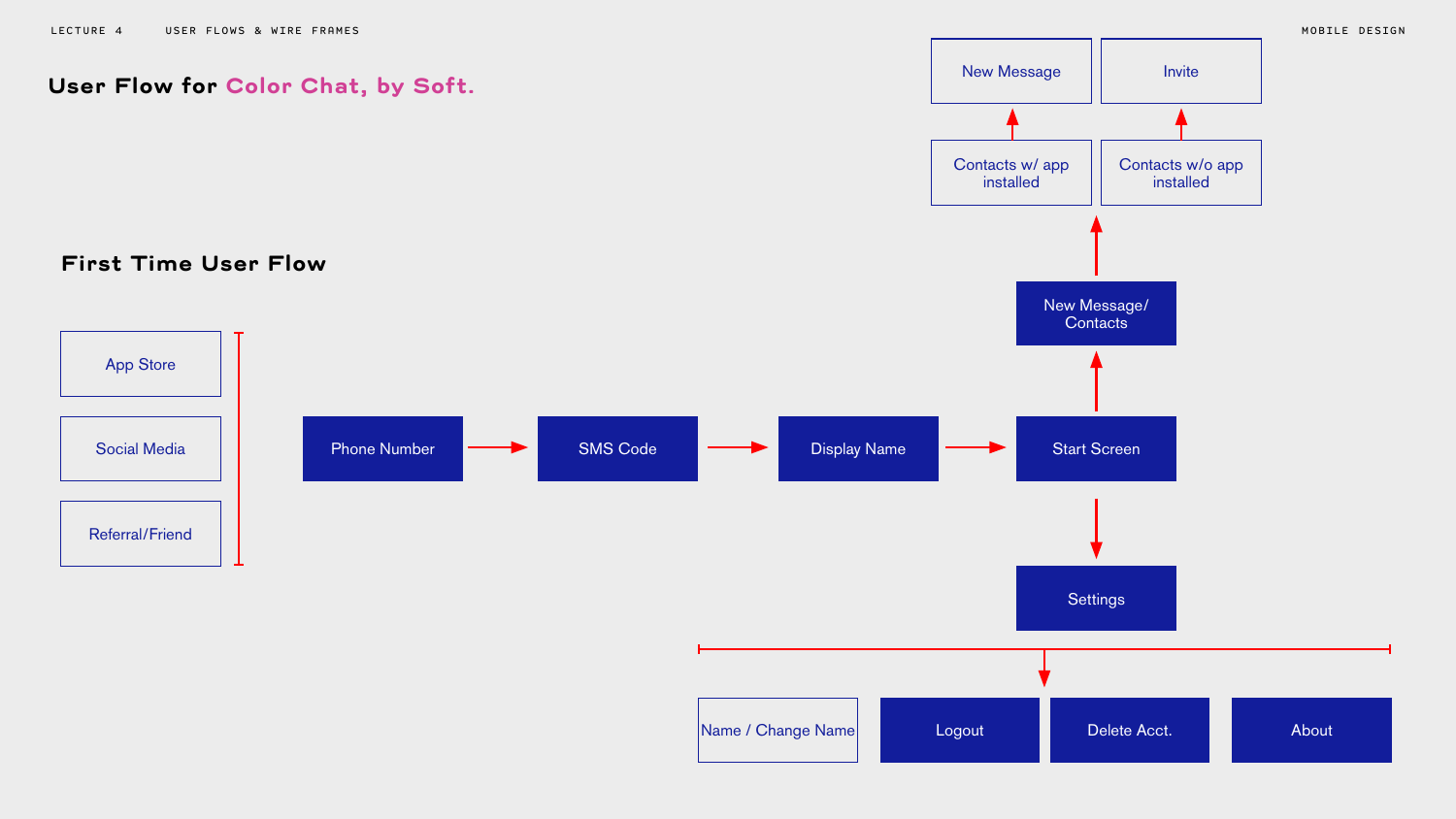# A wire frame is a stripped down layout design that focuses on content and structure, and omits design.